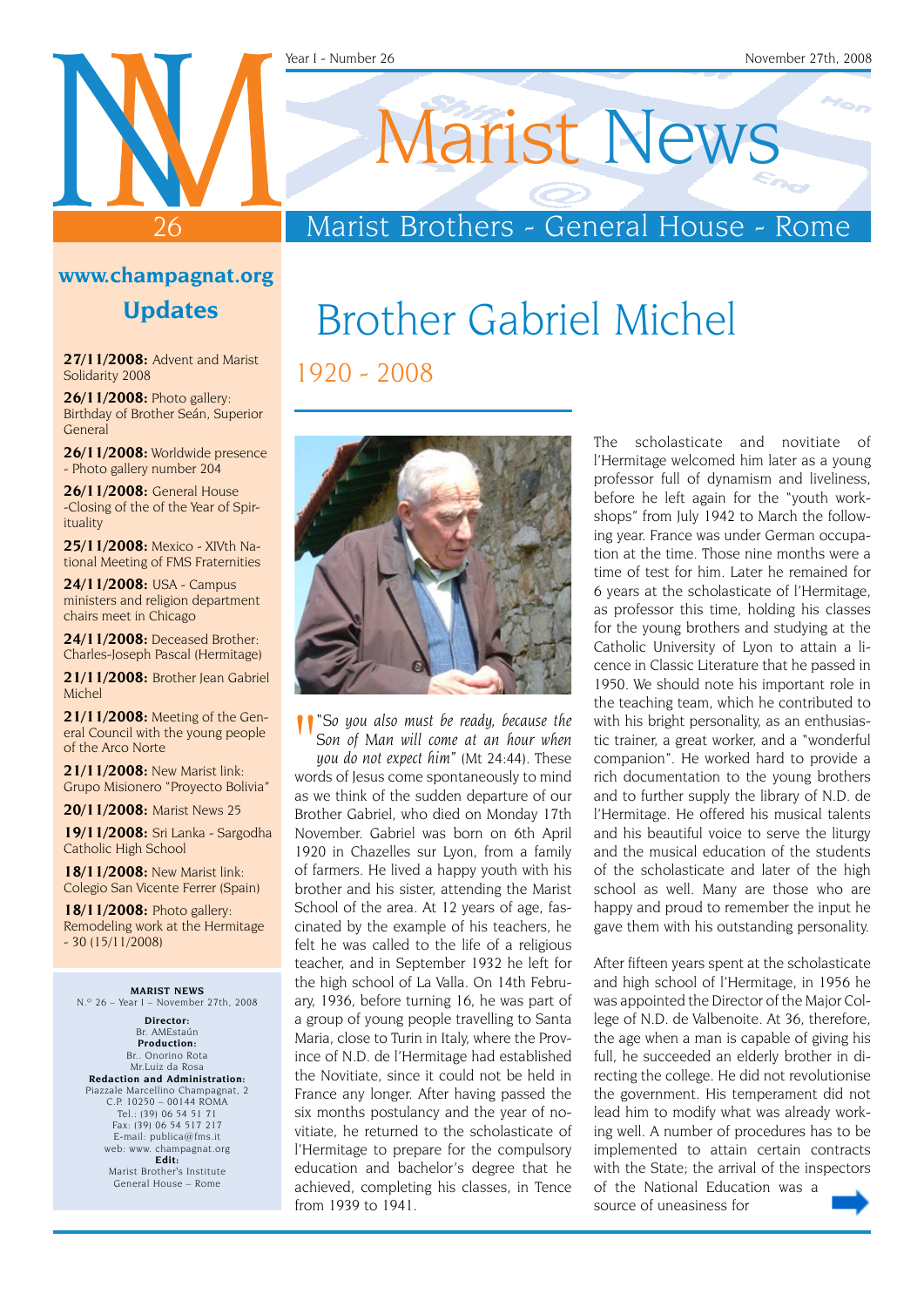him, but it was an opportunity to improve and develop what he had already promoted himself with prudence and determination. His government was a beautiful period for the institute: he had a profound impact on pedagogical animation, as well as religious animation, both from a cultural and cult perspective. He gave particular importance to the month of Mary, notwithstanding the objections that were raised against this.



In 1965 he returned to his preferred element, the house of formation and the high school of l'Hermitage. Two years later he was the delegate to the General Chapter of 1967. Very quickly, thanks to his French nationality and literary formation, he was asked to draft the report of his Committee. He was also the main compiler of a draft of the Constitutions, which is rather more a work of literature than a code that requires obedience. The Chapter fathers appointed him Secretary General of the Institute for the period 1967-1976.

One could say that he was the right man in the place most suitable to him. A free and family-like relationship, intimate and strong, full of admiration, esteem and love, stemmed and flourished between him and Brother Basilio Rueda, the Superior General, who often praised his competence, his fidelity in his work and his profoundly religious spirit.

Later, Brother Basilio would not hesitate to trust him for the solution of delicate issues. He also gave him freedom to advance on the path he had begun: investigating our origins, starting from the documents kept in the municipal, diocesan and departmental archives. As Secretary General, in charge of the archives, he photocopied an incredible amount of documents. He therefore had a mass of papers with him that allowed him to complete his research. For the general public he published what he called a biographical novel "Born in '89", in three volumes, and more recently the biography of Brother Francois, or "60 years of Marist life". More privately, for use within the congregation, he left us his research on the "Legal recognition of the Institute", a work on "The dark years of Marcellin Champagnat or the Revolution at Marlhes", plus an agenda on "Champagnat day by day" and many articles on several magazines. At the end of his mandate as Secretary General he also published "The Chronology of the Institute from its origins to 1976". He had a deep desire to make Saint Marcellin known, through his biography, of course, but also through the historical context he belonged to.

He was actually at the time one of the members of the team of the Champagnat Centre of l'Hermitage, that required of him, in particular, to guide pilgrims and show them the places where the Founder lived and dwelt. The

visitors enjoyed listening to him in their language, in English, Italian, even Spanish, a language he had learnt late in his life for the needs of the cause. Along the itinerary by bus, leading the groups from one place to the other, he was tireless in sharing with them anecdotes and reflections, and all the members could enjoy his knowledge on the Founder and on the geographical, social, political and religious context that he lived in.

When age forced him to spare himself, he devoted himself to translation. It became his main activity during the four remaining years of his life in the house of Saint Genis Laval. And up to the very last day he carried out his intellectual activity, always as a service to others, believing that he could continue in such a way to increase as much as possible the talents that God had given to him, for his love and his glory. He therefore certainly has heard the words "Come and share your master's happiness".





#### N. D. de L'Hermitage



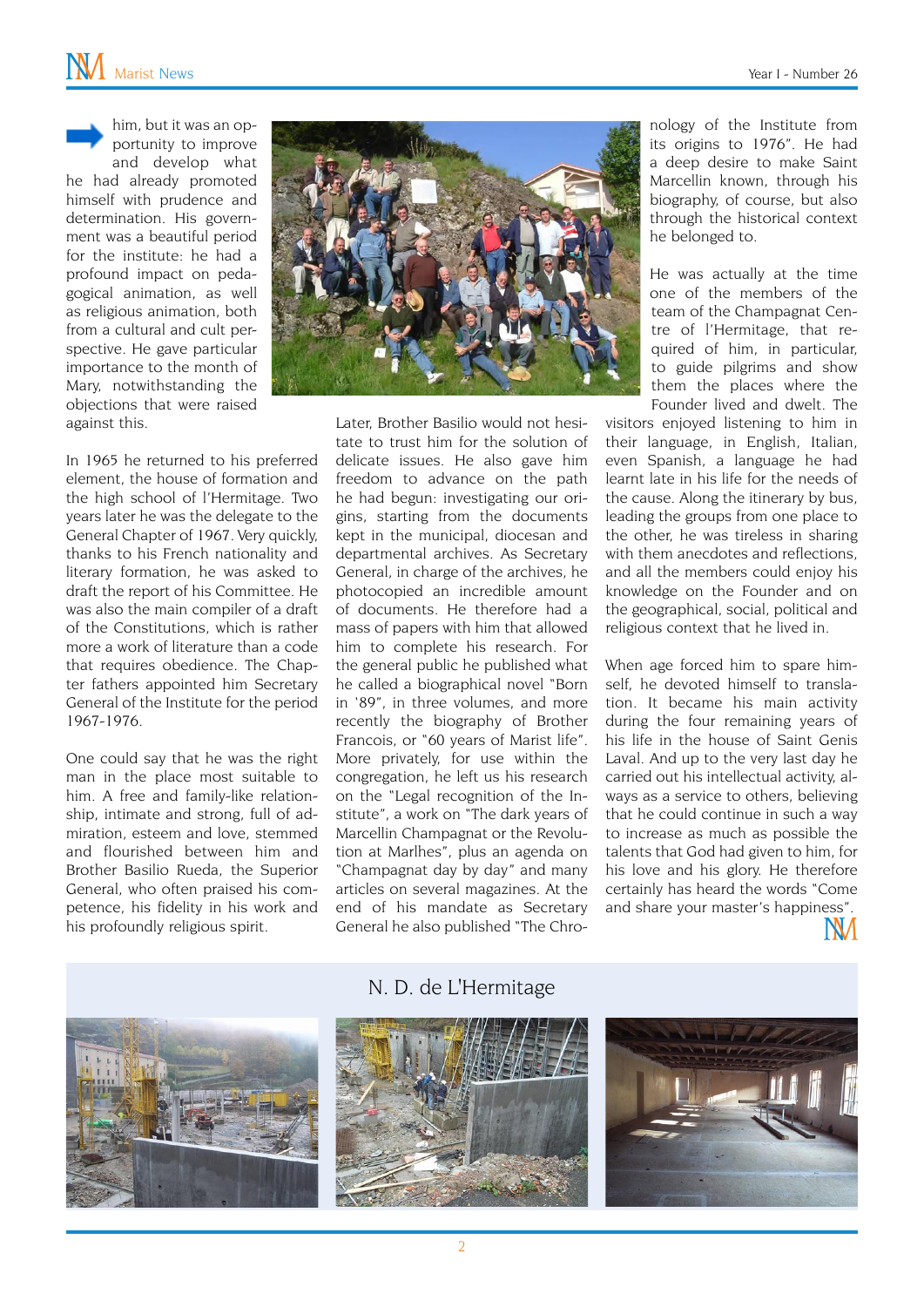# Advent and Marist Solidarity

## Convention on the Rights of the Childs

This year's reflection commemorates the 20th Anniversary of the UN Convention on the Rights of the Child, the international treaty his year's reflection commemorates the 20th Anniversary of the UN Convention on the Rights which sets standards for the protection of children and young people. This text was compiled and edited by Br. César Henriquez, our Child Rights Advocacy Officer in Geneva. We hope this year's reflection will expose all who use it to become more familiar with some of the children's issues and groups that are working for the benefit of children on the international level.

Convention on the Rights of the Childs-For the past three years Br. César has worked on two fronts in order to advance the work of BIS and the Foundation for children and young people. His first area of work was in Geneva before international organizations. Geneva is home to the United Nations Council on Human Rights and several UN based human rights mechanisms such as the Committee on the Rights of the Child. The Committee monitors compliance of those nations that have signed the Convention on the Rights of the Child. In Geneva, Br. César has joined several coalitions and working group that study and research the relevant children's issues such as a violence against children and a child's right to an education.

Br. César's second area of work has been directed within the Institute of the Marist Brothers and its extensive network of lay colleagues around the world. Here, his focus of concern has been to raise consciousness about the Convention, the work of the Committee and the current issues children and young people are facing around the world. Some of you have attended presentations he has given and read our newsletters in which he reported on the work of the Committee on the Rights of the Child.

I want to thank Br. César for putting together this year's Advent text and for his work as our Advocacy Officer in Geneva. He will be finishing his term at the end of November, just as Advent begins. All of us here in the BIS office wish him well in all his endeavors as he returns to his home province of Central America to take up a work which will put him in more direct contact with children and young people. We are confident that the experience of these past three years as the BIS/Fondazione Marista per la Solidarietà Internazionale onlus Child Rights Advocacy Officer has made him an even stronger advocate for child rights.

#### Br. Dominick Pujia

President/Director Fondazione Marista per la Solidarietà Internazionale onlus Bureau of International Solidarity

**NM** 

The Convention on the Rights of the Child was adopted by the General Assembly of the United Nations on November 20 1989. It has become the document on international rights most generally accepted by the community of nations, with 193 ratifications. On November 20, 2009, the Convention will be 20 years old. For our part, the Marist International Solidarity Foundation (Fondazione Marista per la Solidarietà Internazionale onlus) would like to join in the celebration of this important anniversary and we are doing so by dedicating this Advent pamphlet to the boys and girls throughout the world, and to all of those who are working to have their rights recognized and respected at every level.

The Advent reflection booklet contains reflections written by people within and beyond our Marist environment, particularly organizations with which we share this task of promoting and defending children's rights in Geneva. In this way, we would like to show our determination to work and unite our efforts in this task which already, for several years, has been carried out by many organisations for and with the children.

The Child's Rights start, mainly, from a need: that of guaranteeing the children the power to grow and to develop integrally as people. When the most fundamental thing for that development is lacking, it is not sufficient to remember



that health or education are important for this. It is necessary to demand it. The season of Advent which the Church offers us every year reminds us that justice is part of the project of God for his people, for the whole of humanity.

Br. César Henríquez - Advocacy Officer -Fondazione Marista per la Solidarietà Internazionale Onlus